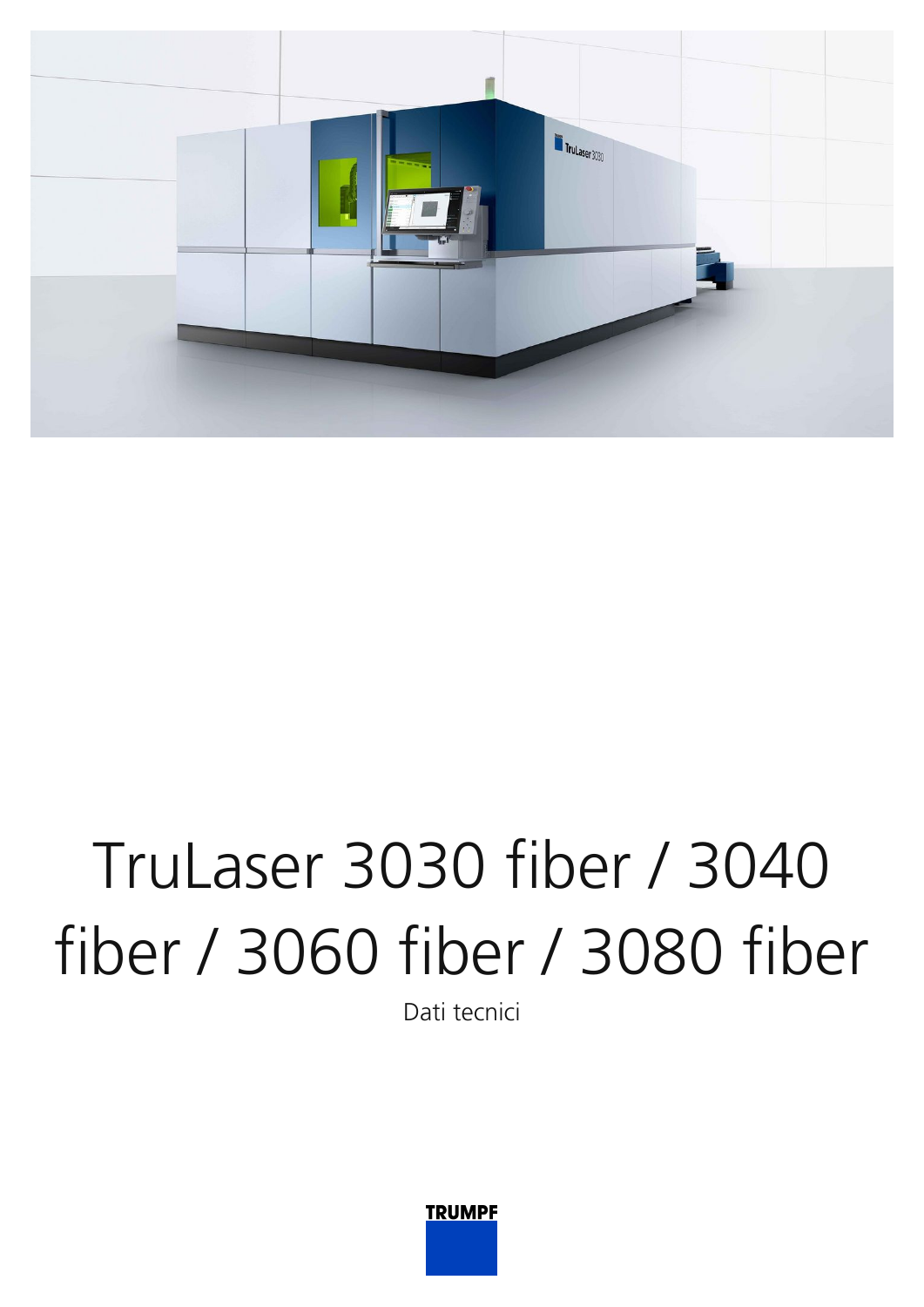|                                                                                                                                    | <b>TruLaser 3030 fiber</b> | <b>TruLaser 3040 fiber</b> | <b>TruLaser 3060 fiber</b> |
|------------------------------------------------------------------------------------------------------------------------------------|----------------------------|----------------------------|----------------------------|
| <b>DIMENSIONI</b>                                                                                                                  |                            |                            |                            |
| LUNGHEZZA                                                                                                                          | 9229 mm                    | 11200 mm                   | 15450 mm                   |
| LARGHEZZA                                                                                                                          | 6145 mm                    | 6373 mm                    | 6878 mm                    |
| ALTEZZA                                                                                                                            | 2200 mm                    | 2200 mm                    | 2200 mm                    |
| <b>PESO</b>                                                                                                                        |                            |                            |                            |
| PESO MACCHINA DI BASE                                                                                                              | 11700 kg <sup>1</sup>      | 14300 kg <sup>1</sup>      | 19800 kg <sup>1</sup>      |
| <b>VELOCITÀ MASSIMA</b>                                                                                                            |                            |                            |                            |
| IN SIMULTANEA                                                                                                                      | 170 m/min                  | $170$ m/min                | 170 m/min                  |
| <b>AREA DI LAVORO</b>                                                                                                              |                            |                            |                            |
| ASSE X                                                                                                                             | 3000 mm                    | 4000 mm                    | 6000 mm                    |
| ASSE Y                                                                                                                             | 1500 mm                    | 2000 mm                    | 2500 mm                    |
| PESO MAX DEL PEZZO LAVORATO                                                                                                        | 1100 kg                    | $\overline{\phantom{a}}$   |                            |
| PESO MAX. DEL PEZZO IN<br>LAVORAZIONE SENZA DISPOSITIVO<br>CAMBIO PALETTA PER CARICHI<br>PESANTI                                   | 1100 kg                    | 1900 kg                    | 2900 kg                    |
| PESO MAX. DEL PEZZO IN<br>LAVORAZIONE CON DISPOSITIVO<br>CAMBIO PALETTA PER CARICHI<br>PESANTI                                     | 1800 kg                    | 3300 kg                    | 4900 kg                    |
| PESO MAX. DEL PEZZO IN<br>LAVORAZIONE SU ENTRAMBE LE<br>PALETTE SENZA DISPOSITIVO<br>CAMBIO PALETTA PER CARICHI<br>PESANTI         | 2200 kg <sup>2</sup>       | 5700 kg <sup>2</sup>       | 5700 kg <sup>2</sup>       |
| PESO MAX. DEL PEZZO IN<br>LAVORAZIONE SU ENTRAMBE LE<br>PALETTE CON DISPOSITIVO<br>CAMBIO PALETTA PER CARICHI<br>PESANTI           | 2200 kg <sup>2</sup>       | 5700 kg <sup>2</sup>       | 5700 kg <sup>2</sup>       |
| <b>DATI SPECIFICI DEL LASER -</b><br>TRUDISK 4001                                                                                  |                            |                            |                            |
| POTENZA LASER MAX                                                                                                                  | 4000 W                     | 4000 W                     | 4000 W                     |
| SPESSORE MAX LAMIERA IN<br>ACCIAIO DA COSTRUZIONE                                                                                  | 20 mm                      | 20 mm                      | 20 mm                      |
| SPESSORE MAX LAMIERA IN<br>ACCIAIO DA COSTRUZIONE CON<br>PACCHETTO DI TAGLIO<br>AMPLIAMENTO DELLO SPESSORE<br><b>DELLA LAMIERA</b> | 25 mm                      | 25 mm                      | $25 \, \text{mm}$          |
| SPESSORE MAX LAMIERA IN<br>ACCIAIO INOX                                                                                            | 20 mm                      | 20 mm                      | $20 \text{ mm}$            |
| SPESSORE MAX LAMIERA IN<br>ACCIAIO INOX CON PACCHETTO<br>DI TAGLIO AMPLIAMENTO DELLO<br>SPESSORE DELLA LAMIERA                     | 35 mm                      | 35 mm                      | 35 mm                      |
| SPESSORE MAX LAMIERA IN<br><b>ALLUMINIO</b>                                                                                        | 20 mm                      | 20 mm                      | 20 mm                      |
| SPESSORE MAX LAMIERA IN RAME                                                                                                       | 8 mm                       | 8 mm                       | 8 mm                       |
| SPESSORE MAX LAMIERA IN<br><b>OTTONE</b>                                                                                           | 8 mm                       | 8 mm                       | 8 mm                       |
| <b>DATI SPECIFICI DEL LASER -</b><br>TRUDISK 6001                                                                                  |                            |                            |                            |

POTENZA LASER MAX 6000 W 6000 W 6000 W 6000 W 6000 W 6000 W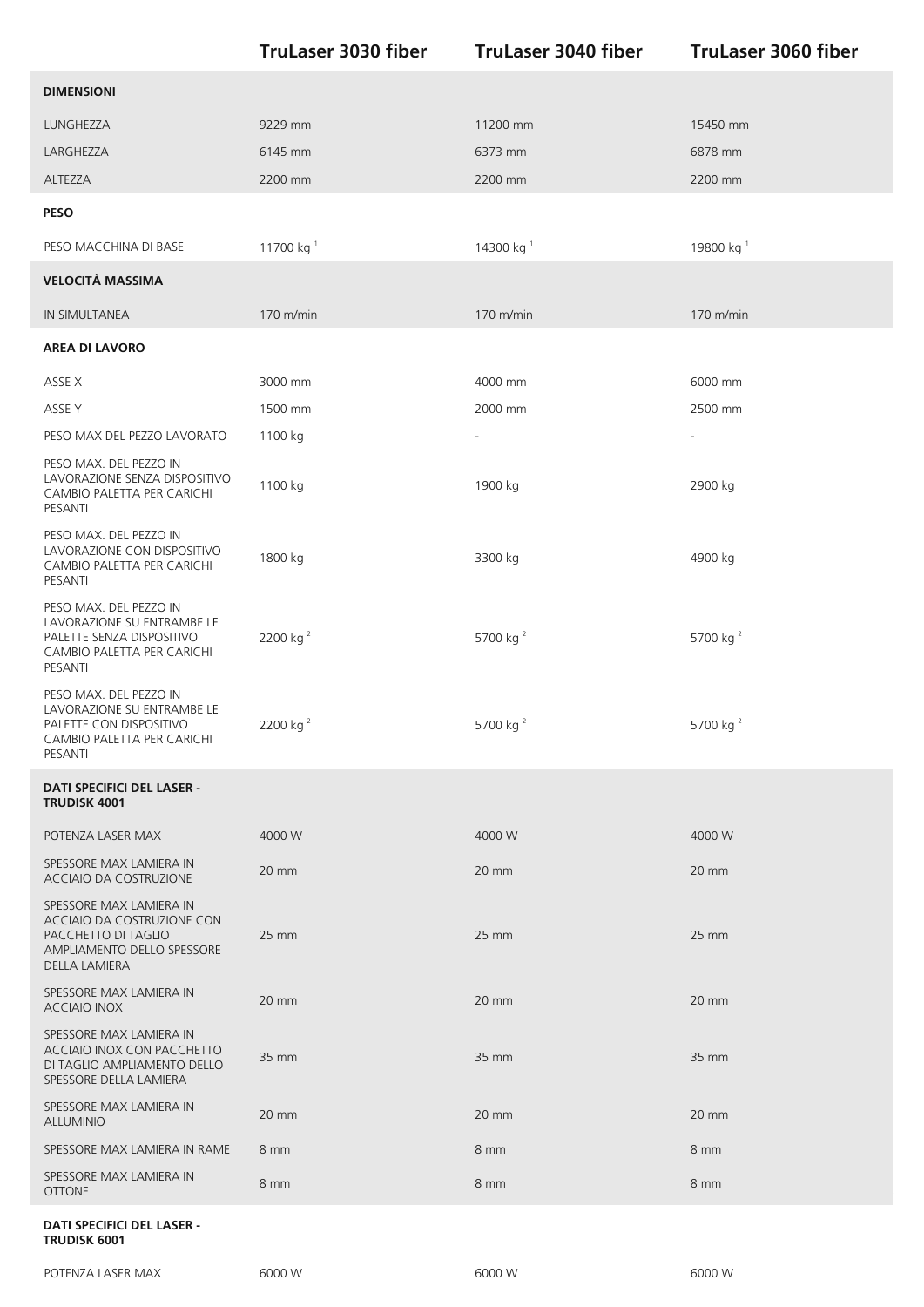|                                                                                                                                    | <b>TruLaser 3030 fiber</b> | <b>TruLaser 3040 fiber</b> | <b>TruLaser 3060 fiber</b> |
|------------------------------------------------------------------------------------------------------------------------------------|----------------------------|----------------------------|----------------------------|
| SPESSORE MAX DELLA LAMIERA IN<br>ACCIAIO DA COSTRUZIONE                                                                            | 25 mm                      | 25 mm                      | 25 mm                      |
| SPESSORE MAX LAMIERA IN<br>ACCIAIO DA COSTRUZIONE CON<br>PACCHETTO DI TAGLIO<br>AMPLIAMENTO DELLO SPESSORE<br><b>DELLA LAMIERA</b> | 32 mm                      | 32 mm                      | 32 mm                      |
| SPESSORE MAX DELLA LAMIERA IN<br><b>ACCIAIO INOX</b>                                                                               | 25 mm                      | 25 mm                      | 25 mm                      |
| SPESSORE MAX LAMIERA IN<br>ACCIAIO INOX CON PACCHETTO<br>DI TAGLIO AMPLIAMENTO DELLO<br>SPESSORE DELLA LAMIERA                     | 35 mm                      | 35 mm                      | 35 mm                      |
| SPESSORE MAX DELLA LAMIERA IN<br><b>ALLUMINIO</b>                                                                                  | 25 mm                      | 25 mm                      | 25 mm                      |
| SPESSORE MAX DELLA LAMIERA IN<br>RAME                                                                                              | $10 \, \text{mm}$          | $10 \, \text{mm}$          | $10 \, \text{mm}$          |
| SPESSORE MAX DELLA LAMIERA IN<br><b>OTTONE</b>                                                                                     | $10 \, \text{mm}$          | 10 mm                      | $10 \, \text{mm}$          |
| <b>DATI SPECIFICI DEL LASER -</b><br><b>TRUDISK 8001</b>                                                                           |                            |                            |                            |
| POTENZA LASER MAX                                                                                                                  | 8000 W                     | 8000 W                     | 8000 W                     |
| SPESSORE MAX LAMIERA IN<br>ACCIAIO DA COSTRUZIONE                                                                                  | 25 mm                      | 25 mm                      | 25 mm                      |
| SPESSORE MAX LAMIERA IN<br>ACCIAIO DA COSTRUZIONE CON<br>PACCHETTO DI TAGLIO<br>AMPLIAMENTO DELLO SPESSORE<br>DELLA LAMIERA        | 32 mm                      | 32 mm                      | 32 mm                      |
| SPESSORE MAX LAMIERA IN<br><b>ACCIAIO INOX</b>                                                                                     | 30 mm                      | 30 mm                      | 30 mm                      |
| SPESSORE MAX LAMIERA IN<br><b>ALLUMINIO</b>                                                                                        | 25 mm                      | 25 mm                      | 25 mm                      |
| SPESSORE MAX LAMIERA IN RAME                                                                                                       | $10 \, \text{mm}$          | <b>10 mm</b>               | $10 \, \text{mm}$          |
| SPESSORE MAX LAMIERA IN<br><b>OTTONE</b>                                                                                           | $10 \, \text{mm}$          | $10 \, \text{mm}$          | $10 \, \text{mm}$          |
| <b>DATI SPECIFICI DEL LASER -</b><br><b>TRUDISK 10001</b>                                                                          |                            |                            |                            |
| POTENZA LASER MAX                                                                                                                  | 10000 W                    | 10000 W                    | 10000 W                    |
| SPESSORE MAX DELLA LAMIERA IN<br>ACCIAIO DA COSTRUZIONE                                                                            | 30 mm                      | 30 mm                      | 30 mm                      |
| SPESSORE MAX LAMIERA IN<br>ACCIAIO DA COSTRUZIONE CON<br>PACCHETTO DI TAGLIO<br>AMPLIAMENTO DELLO SPESSORE<br>DELLA LAMIERA        | 32 mm                      | 32 mm                      | 32 mm                      |
| SPESSORE MAX DELLA LAMIERA IN<br>ACCIAIO INOX                                                                                      | 40 mm                      | 40 mm                      | 40 mm                      |
| SPESSORE MAX LAMIERA IN<br>ACCIAIO INOX CON PACCHETTO<br>DI TAGLIO AMPLIAMENTO DELLO<br>SPESSORE DELLA LAMIERA                     | 40 mm                      | 40 mm                      | 40 mm                      |
| SPESSORE MAX DELLA LAMIERA IN<br><b>ALLUMINIO</b>                                                                                  | 30 mm                      | 30 mm                      | 30 mm                      |
| SPESSORE MAX DELLA LAMIERA IN<br>RAME                                                                                              | $15 \, \text{mm}$          | $15 \, \text{mm}$          | $15 \, \text{mm}$          |
| SPESSORE MAX DELLA LAMIERA IN<br><b>OTTONE</b>                                                                                     | $12 \, \text{mm}$          | 12 mm                      | 12 mm                      |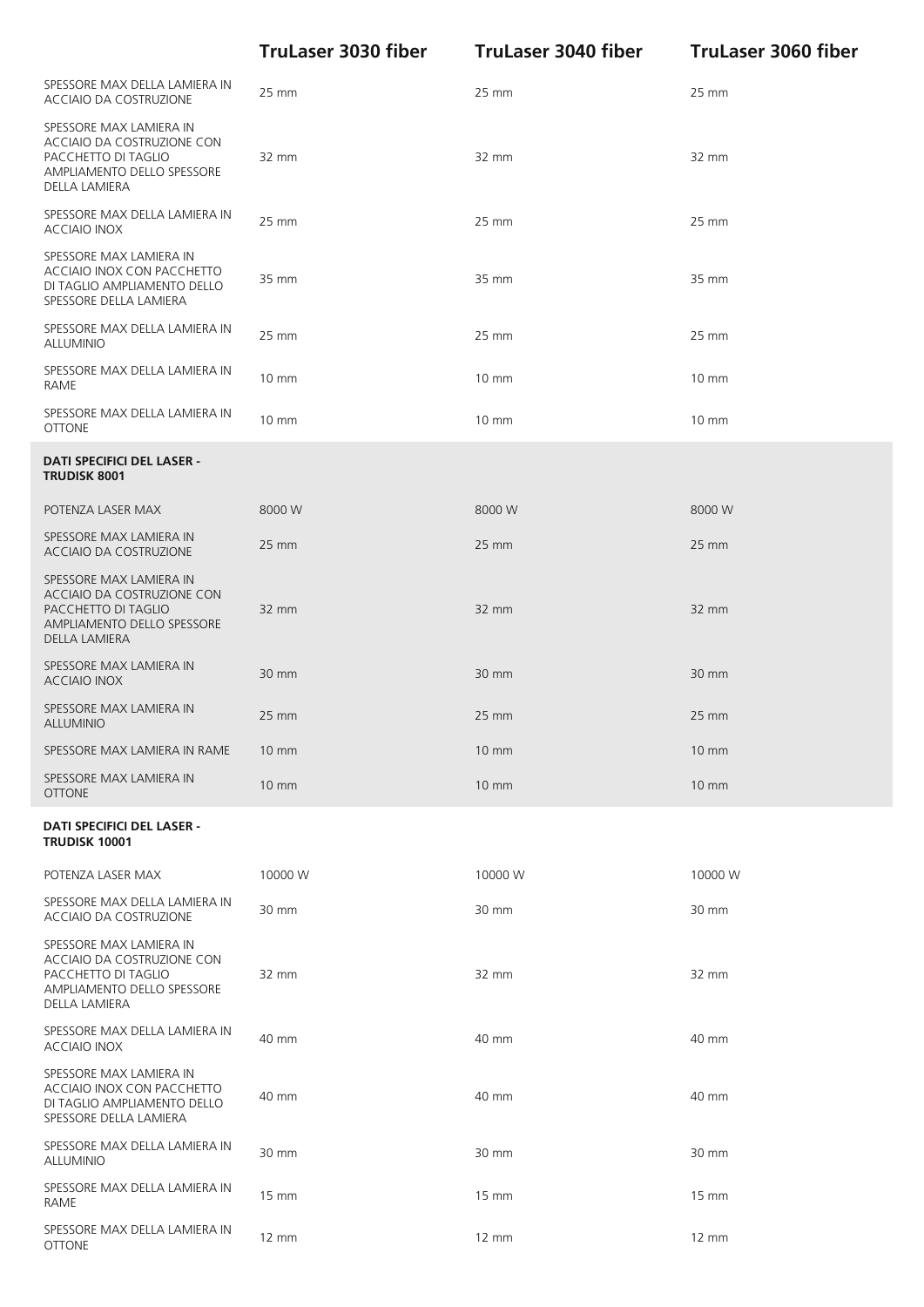|                                                                                                                             | <b>TruLaser 3030 fiber</b> | <b>TruLaser 3040 fiber</b> | <b>TruLaser 3060 fiber</b> |
|-----------------------------------------------------------------------------------------------------------------------------|----------------------------|----------------------------|----------------------------|
| <b>DATI SPECIFICI DEL LASER -</b><br><b>TRUDISK 12001</b>                                                                   |                            |                            |                            |
| POTENZA LASER MAX                                                                                                           | 12000 W                    | 12000 W                    | 12000 W                    |
| SPESSORE MAX LAMIERA IN<br>ACCIAIO DA COSTRUZIONE                                                                           | 30 mm                      | 30 mm                      | 30 mm                      |
| SPESSORE MAX LAMIERA IN<br>ACCIAIO DA COSTRUZIONE CON<br>PACCHETTO DI TAGLIO<br>AMPLIAMENTO DELLO SPESSORE<br>DELLA LAMIERA | 35 mm                      | 35 mm                      | 35 mm                      |
| SPESSORE MAX LAMIERA IN<br><b>ACCIAIO INOX</b>                                                                              | 40 mm                      | 40 mm                      | 40 mm                      |
| SPESSORE MAX LAMIERA IN<br>ACCIAIO INOX CON PACCHETTO<br>DI TAGLIO AMPLIAMENTO DELLO<br>SPESSORE DELLA LAMIERA              | 50 mm                      | 50 mm                      | 50 mm                      |
| SPESSORE MAX LAMIERA IN<br><b>ALLUMINIO</b>                                                                                 | 30 mm                      | 30 mm                      | 30 mm                      |
| SPESSORE MAX LAMIERA IN<br>ALLUMINIO CON PACCHETTO DI<br>TAGLIO AMPLIAMENTO DELLO<br>SPESSORE DELLA LAMIERA                 | 30 mm                      | 30 mm                      | 30 mm                      |
| SPESSORE MAX LAMIERA IN RAME                                                                                                | 12,7 mm                    | 12,7 mm                    | $12,7 \, \text{mm}$        |
| SPESSORE MAX LAMIERA IN<br><b>OTTONE</b>                                                                                    | 12,7 mm                    | 12,7 mm                    | 12,7 mm                    |
| <b>VALORI DI CONSUMO</b>                                                                                                    |                            |                            |                            |
| POTENZA ELETTRICA ASSORBITA<br>MEDIA NELLA PRODUZIONE -<br>TRUDISK 4001                                                     | 13 kW                      | 13 kW                      | 13 kW                      |
| POTENZA ELETTRICA ASSORBITA<br>MEDIA NELLA PRODUZIONE -<br>TRUDISK 6001                                                     | 15 kW                      | 15 kW                      | 15 kW                      |
| POTENZA ELETTRICA ASSORBITA<br>MEDIA NELLA PRODUZIONE -<br>TRUDISK 8001                                                     | 17 kW                      | 17 kW                      | 17 kW                      |
| POTENZA ELETTRICA ASSORBITA<br>MEDIA NELLA PRODUZIONE -<br>TRUDISK 10001                                                    | 19 kW                      | 19 kW                      | 19 kW                      |
| POTENZA ELETTRICA ASSORBITA<br>MEDIA NELLA PRODUZIONE -<br>TRUDISK 12001                                                    | 25 kW                      | 25 kW                      | 25 kW                      |

## **TruLaser 3080 fiber**

| <b>DIMENSIONI</b>       |                       |
|-------------------------|-----------------------|
| LUNGHEZZA               | 19620 mm              |
| LARGHEZZA               | 6968 mm               |
| ALTEZZA                 | 2200 mm               |
| <b>PESO</b>             |                       |
| PESO MACCHINA DI BASE   | 21850 kg <sup>1</sup> |
| <b>VELOCITÀ MASSIMA</b> |                       |
| IN SIMULTANEA           | 170 m/min             |

#### **AREA DI LAVORO**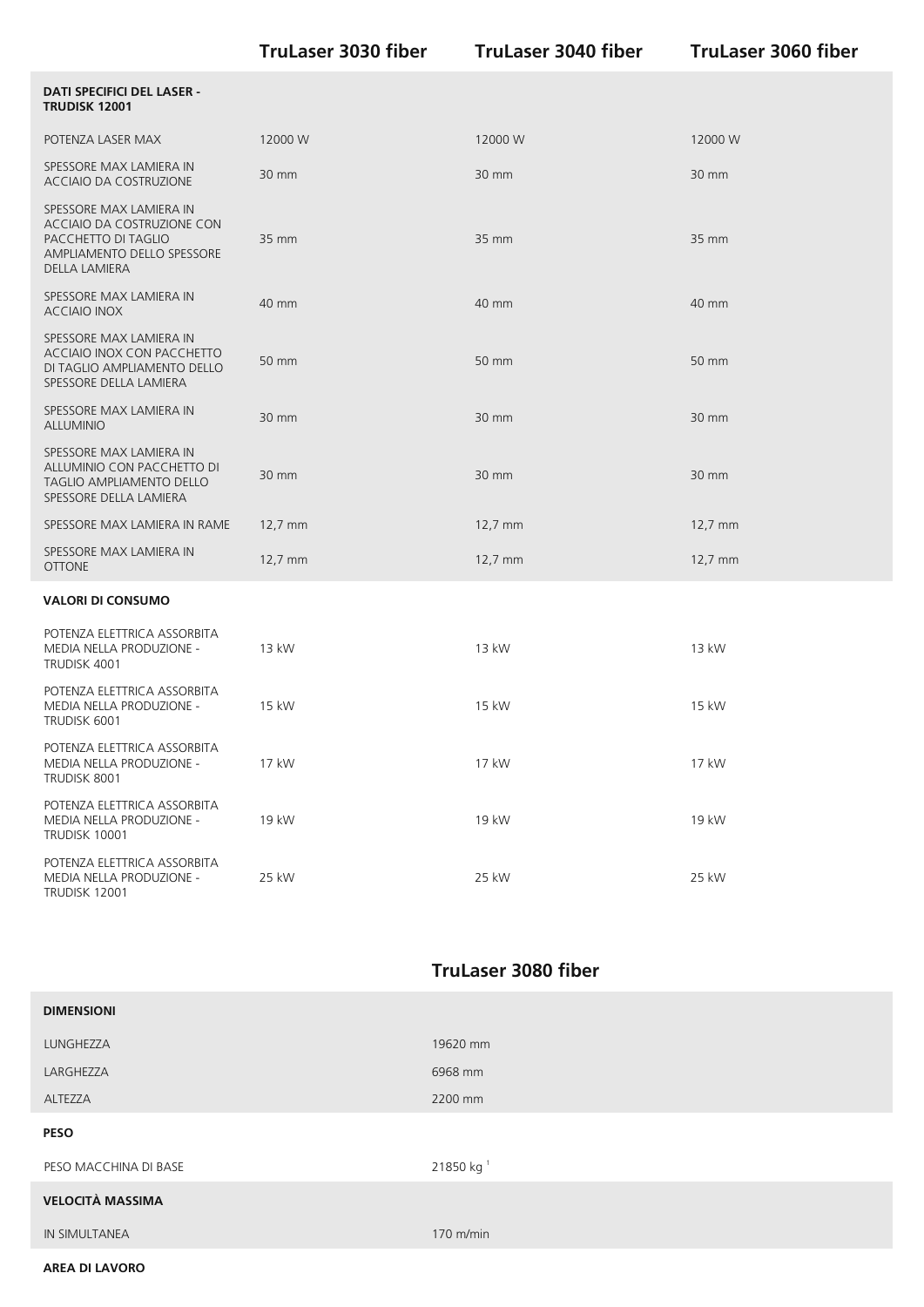## **TruLaser 3080 fiber**

| ASSE X                                                                                                                | 8000 mm              |
|-----------------------------------------------------------------------------------------------------------------------|----------------------|
| ASSE Y                                                                                                                | 2500 mm              |
| PESO MAX DEL PEZZO LAVORATO                                                                                           | 4710 kg              |
| PESO MAX. DEL PEZZO IN LAVORAZIONE SENZA DISPOSITIVO<br>CAMBIO PALETTA PER CARICHI PESANTI                            | 4710 kg              |
| PESO MAX. DEL PEZZO IN LAVORAZIONE CON DISPOSITIVO<br>CAMBIO PALETTA PER CARICHI PESANTI                              | 7850 kg              |
| PESO MAX. DEL PEZZO IN LAVORAZIONE SU ENTRAMBE LE<br>PALETTE SENZA DISPOSITIVO CAMBIO PALETTA PER CARICHI<br>PESANTI  | 9420 kg <sup>2</sup> |
| PESO MAX. DEL PEZZO IN LAVORAZIONE SU ENTRAMBE LE<br>PALETTE CON DISPOSITIVO CAMBIO PALETTA PER CARICHI<br>PESANTI    | 9420 kg $^{2}$       |
| DATI SPECIFICI DEL LASER - TRUDISK 4001                                                                               |                      |
| POTENZA LASER MAX                                                                                                     | 4000 W               |
| SPESSORE MAX LAMIERA IN ACCIAIO DA COSTRUZIONE                                                                        | $20 \text{ mm}$      |
| SPESSORE MAX LAMIERA IN ACCIAIO DA COSTRUZIONE CON<br>PACCHETTO DI TAGLIO AMPLIAMENTO DELLO SPESSORE DELLA<br>LAMIERA | $25 \text{ mm}$      |
| SPESSORE MAX LAMIERA IN ACCIAIO INOX                                                                                  | 20 mm                |
| SPESSORE MAX LAMIERA IN ACCIAIO INOX CON PACCHETTO DI<br>TAGLIO AMPLIAMENTO DELLO SPESSORE DELLA LAMIERA              | 35 mm                |
| SPESSORE MAX LAMIERA IN ALLUMINIO                                                                                     | $20 \text{ mm}$      |
| SPESSORE MAX LAMIERA IN RAME                                                                                          | 8 mm                 |
| SPESSORE MAX LAMIERA IN OTTONE                                                                                        | 8 mm                 |
| DATI SPECIFICI DEL LASER - TRUDISK 6001                                                                               |                      |
| POTENZA LASER MAX                                                                                                     | 6000 W               |
| SPESSORE MAX DELLA LAMIERA IN ACCIAIO DA COSTRUZIONE                                                                  | 25 mm                |
| SPESSORE MAX LAMIERA IN ACCIAIO DA COSTRUZIONE CON<br>PACCHETTO DI TAGLIO AMPLIAMENTO DELLO SPESSORE DELLA<br>LAMIERA | 32 mm                |

| SPESSORE MAX DELLA LAMIERA IN ACCIAIO INOX                                                                  | 25 mm |
|-------------------------------------------------------------------------------------------------------------|-------|
| SPESSORE MAX LAMIERA IN ACCIAIO INOX CON PACCHETTO DI<br>TAGLIO AMPLIAMENTO DELLO SPESSORE DFI I A I AMIFRA | 35 mm |
| SPESSORE MAX DELLA LAMIERA IN ALLUMINIO                                                                     | 25 mm |

| SPESSORE MAX DELLA LAMIERA IN RAME   | 10 mm |
|--------------------------------------|-------|
| SPESSORE MAX DELLA LAMIERA IN OTTONE | 10 mm |

#### **DATI SPECIFICI DEL LASER - TRUDISK 8001**

| POTENZA LASER MAX                                                                                                            | 8000 W          |
|------------------------------------------------------------------------------------------------------------------------------|-----------------|
|                                                                                                                              |                 |
| SPESSORE MAX LAMIERA IN ACCIAIO DA COSTRUZIONE                                                                               | $25 \text{ mm}$ |
| SPESSORE MAX LAMIERA IN ACCIAIO DA COSTRUZIONE CON<br>PACCHETTO DI TAGLIO AMPLIAMENTO DELLO SPESSORE DELLA<br><b>LAMIFRA</b> | $32 \text{ mm}$ |
| SPESSORE MAX LAMIERA IN ACCIAIO INOX                                                                                         | $30 \text{ mm}$ |
| SPESSORE MAX LAMIERA IN ALLUMINIO                                                                                            | $25 \text{ mm}$ |
| SPESSORE MAX LAMIERA IN RAME                                                                                                 | $10 \text{ mm}$ |
| SPESSORE MAX LAMIERA IN OTTONE                                                                                               | $10 \text{ mm}$ |

#### **DATI SPECIFICI DEL LASER - TRUDISK 10001**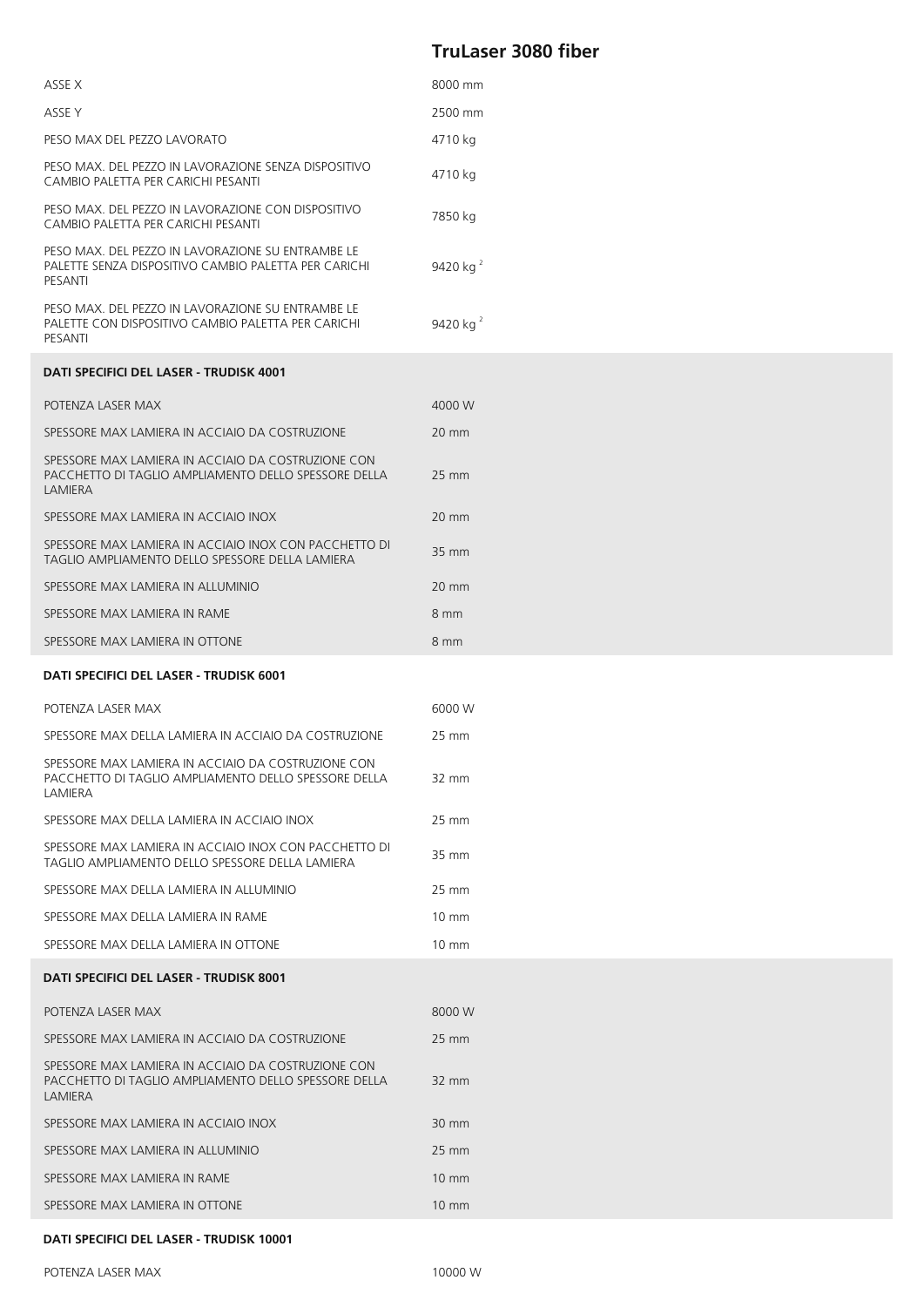### **TruLaser 3080 fiber**

| SPESSORE MAX DELLA LAMIERA IN ACCIAIO DA COSTRUZIONE                                                                  | 30 mm           |
|-----------------------------------------------------------------------------------------------------------------------|-----------------|
| SPESSORE MAX LAMIERA IN ACCIAIO DA COSTRUZIONE CON<br>PACCHETTO DI TAGLIO AMPLIAMENTO DELLO SPESSORE DELLA<br>LAMIERA | 32 mm           |
| SPESSORE MAX DELLA LAMIERA IN ACCIAIO INOX                                                                            | 40 mm           |
| SPESSORE MAX LAMIERA IN ACCIAIO INOX CON PACCHETTO DI<br>TAGLIO AMPLIAMENTO DELLO SPESSORE DELLA LAMIERA              | 40 mm           |
| SPESSORE MAX DELLA LAMIERA IN ALLUMINIO                                                                               | 30 mm           |
| SPESSORE MAX DELLA LAMIERA IN RAME                                                                                    | $15 \text{ mm}$ |
| SPESSORE MAX DELLA LAMIERA IN OTTONE                                                                                  | $12 \text{ mm}$ |
| DATI SPECIFICI DEL LASER - TRUDISK 12001                                                                              |                 |
| POTENZA LASER MAX                                                                                                     | 12000 W         |
| SPESSORE MAX LAMIERA IN ACCIAIO DA COSTRUZIONE                                                                        | 30 mm           |
| SPESSORE MAX LAMIERA IN ACCIAIO DA COSTRUZIONE CON<br>PACCHETTO DI TAGLIO AMPLIAMENTO DELLO SPESSORE DELLA<br>LAMIERA | 35 mm           |
| SPESSORE MAX LAMIERA IN ACCIAIO INOX                                                                                  | 40 mm           |
| SPESSORE MAX LAMIERA IN ACCIAIO INOX CON PACCHETTO DI<br>TAGLIO AMPLIAMENTO DELLO SPESSORE DELLA LAMIERA              | 50 mm           |
| SPESSORE MAX LAMIERA IN ALLUMINIO                                                                                     | 30 mm           |
| SPESSORE MAX LAMIERA IN ALLUMINIO CON PACCHETTO DI<br>TAGLIO AMPLIAMENTO DELLO SPESSORE DELLA LAMIERA                 | 30 mm           |
| SPESSORE MAX LAMIERA IN RAME                                                                                          | $12,7$ mm       |
| SPESSORE MAX LAMIERA IN OTTONE                                                                                        | 12,7 mm         |
| <b>VALORI DI CONSUMO</b>                                                                                              |                 |
| POTENZA ELETTRICA ASSORBITA MEDIA NELLA PRODUZIONE -<br>TRUDISK 4001                                                  | 13 kW           |

| POTENZA ELETTRICA ASSORBITA MEDIA NELLA PRODUZIONE -<br>TRUDISK 6001  | 15 kW |
|-----------------------------------------------------------------------|-------|
| POTENZA ELETTRICA ASSORBITA MEDIA NELLA PRODUZIONE -<br>TRUDISK 8001  | 17 kW |
| POTENZA ELETTRICA ASSORBITA MEDIA NELLA PRODUZIONE -<br>TRUDISK 10001 | 19 kW |
| POTENZA ELETTRICA ASSORBITA MEDIA NELLA PRODUZIONE -<br>TRUDISK 12001 | 25 kW |